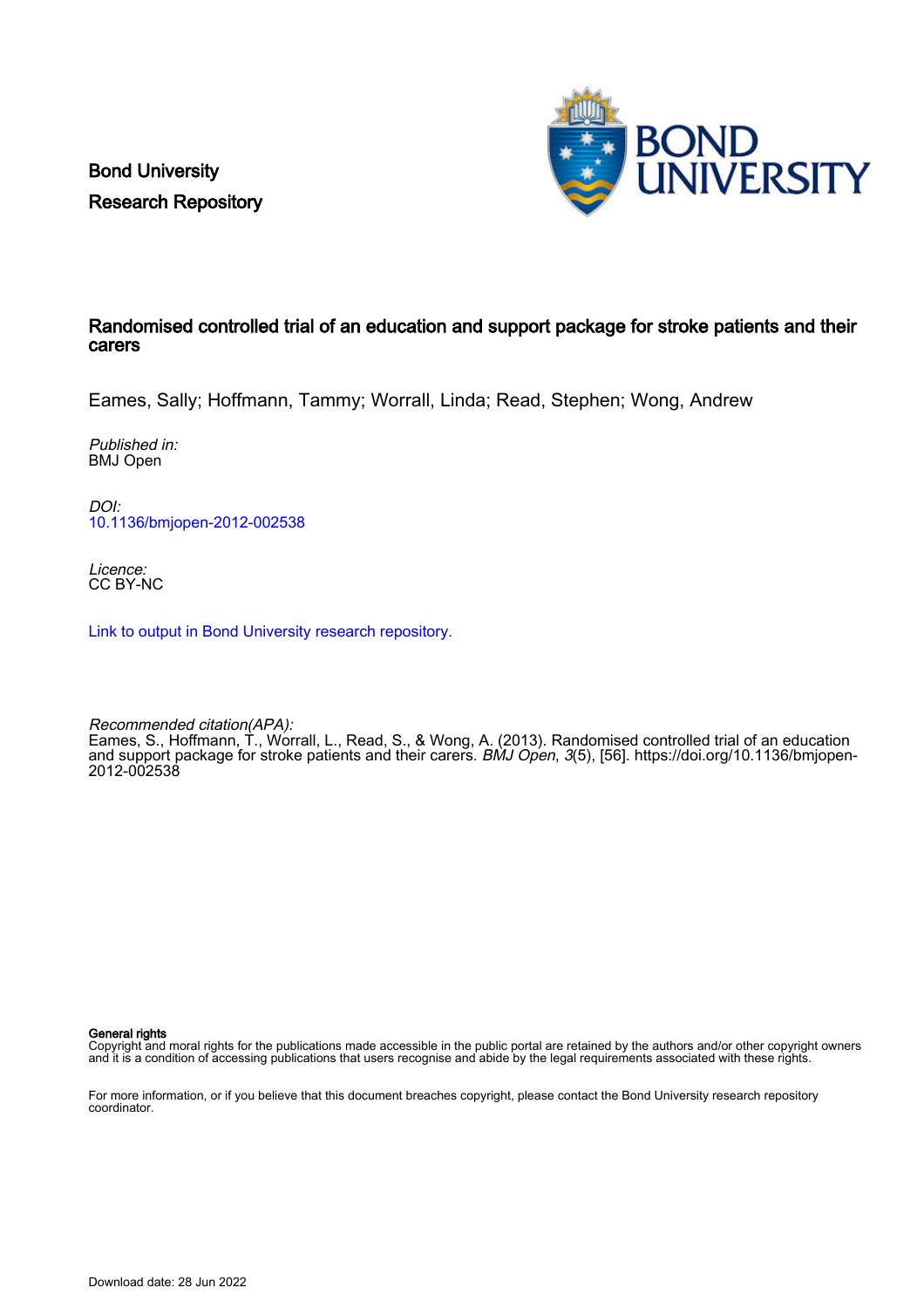**BM** 

# Randomised controlled trial of an **Den** education and support package for stroke patients and their carers

Sally Eames,<sup>1</sup> Tammy Hoffmann,<sup>2</sup> Linda Worrall,<sup>3</sup> Stephen Read,<sup>4</sup> Andrew Wong<sup>4</sup>

# ABSTRACT

To cite: Eames S, Hoffmann T, Worrall L, et al. Randomised controlled trial of an education and support package for stroke patients and their carers. BMJ Open 2013;3:e002538. doi:10.1136/bmjopen-2012- 002538

▶ Prepublication history and additional material for this paper are available online. To view these files please visit the journal online [\(http://dx.doi.org/10.1136/](http://dx.doi.org/10.1136/bmjopen-2012-002538) [bmjopen-2012-002538](http://dx.doi.org/10.1136/bmjopen-2012-002538)).

Received 29 December 2012 Revised 16 March 2013 Accepted 25 March 2013

This final article is available for use under the terms of the Creative Commons Attribution Non-Commercial 2.0 Licence; see <http://bmjopen.bmj.com>

For numbered affiliations see end of article.

Correspondence to

Dr Sally Eames; sally\_eames@health.qld.gov. au

**Objective:** Tailoring stroke information and providing reinforcement opportunities are two strategies proposed to enhance the effectiveness of education. This study aimed to evaluate the effects of an education package which utilised both strategies on the knowledge, health and psychosocial outcomes of stroke patients and carers.

**Design:** Multisite, randomised trial comparing usual care with an education and support package.

**Setting:** Two acute stroke units.

**Participants:** Patients and their carers (N=138) were randomised (control n=67, intervention n=71) of which data for 119 participants (control n=59, intervention n=60) were analysed.

Intervention: The package consisted of a computergenerated, tailored written information booklet and verbal reinforcement provided prior to, and for 3 months following, discharge.

**Outcome measures:** Outcome measures were administered prior to hospital discharge and at 3 month follow-up by blinded assessors. The primary outcome was stroke knowledge (score range: 0–25). Secondary outcomes were: self-efficacy (1–10), anxiety and depression (0–21), ratings of importance of information (1–10), feelings of being informed (1–10), satisfaction with information (1-10), caregiver burden (carers) (0–13) and quality of life ( patients) (1–5). Results: Intervention group participants reported better: self-efficacy for accessing stroke information (adjusted mean difference (MD) of 1.0, 95% CI 0.3 to 1.7, p=0.004); feeling informed (MD 0.9, 95% CI 0.2 to 1.6, p=0.008); and satisfaction with medical (MD 2.0, 95% CI 1.1 to 2.8, p<0.001); practical (MD 1.1, 95% CI 0.3 to 1.9, p=0.008), services and benefits (MD 0.9, 95% CI 0.1 to 1.8, p=0.036) and secondary prevention information (MD 1.7, 95% CI 0.9 to 2.5, p<0.001). There was no significant effect on other outcomes.

**Conclusions:** Intervention group participants had improved self-efficacy for accessing stroke information and satisfaction with information, but other outcomes were not significantly affected. Evaluation of a more intensive intervention in a trial with a larger sample size is required to establish the value of an educational intervention that uses tailoring and reinforcement strategies. ACTRN12608000469314

# ARTICLE SUMMARY

# Article focus

- Patient and carer education is a crucial component of poststroke care but little is known about the most effective way of providing it.
- Tailoring stroke information and providing opportunities for reinforcement have been suggested as useful strategies.
- $\blacksquare$  This study aimed to evaluate the effects of an education package which used both of these strategies on the knowledge, health, psychosocial and satisfaction outcomes of stroke patients and carers.

# Key messages

- The education and support package included a computer-generated, tailored written information booklet and verbal reinforcement which started in the hospital and continued during the 3 months following discharge.
- **EXECUTE:** The package improved stroke self-efficacy for accessing stroke information and satisfaction with information received.
- $\blacksquare$  The effects of tailored messages and verbal reinforcement on other outcomes, such as knowledge, mood, quality of life/caregiver burden, remain unknown.

# Strengths and limitations of this study

- $\blacksquare$  The intervention evaluated in this study was theoretically informed, developed with patient and carer input and expanded on a previous trial. The inclusion of both patients and carers enhances the applicability to clinicians working in this area as patients are often seen with their carers or a family member.
- $\blacksquare$  Results may not be generalisable to all patients with stroke. The sample size was small and the study likely to be underpowered. Some of the outcome measures lack formal evaluation of psychometric properties.

# INTRODUCTION

Stroke information provision is a crucial component of care for patients and carers $1-3$ ; however, their information needs are often poorly met. $4-8$  Information needs vary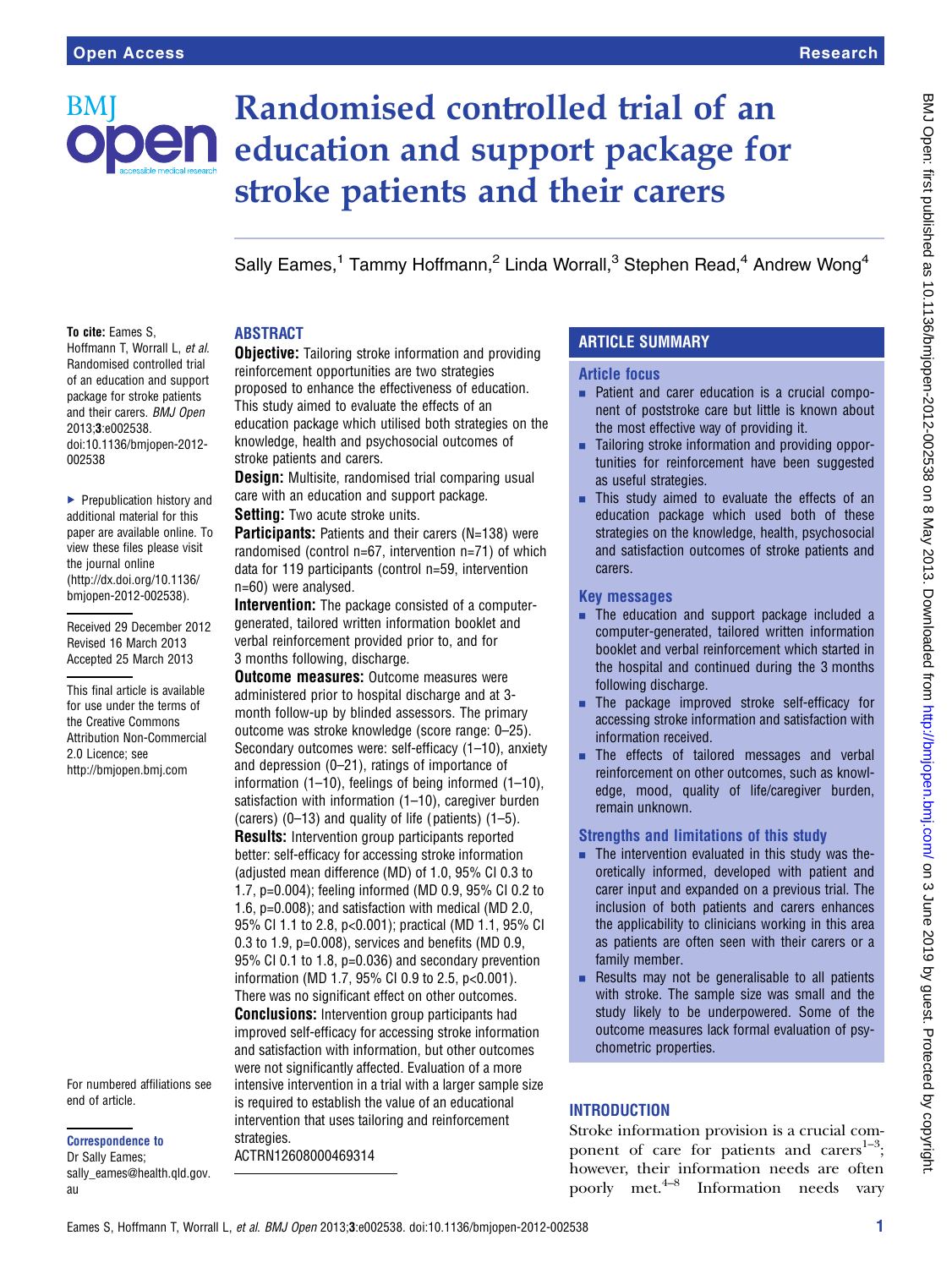between individuals<sup>9</sup> and tailoring of information to individual patient and/or carer needs is required.<sup>10–13</sup>

Three tailored written information interventions for patients with stroke have been evaluated in randomised trials.14–<sup>16</sup> In an evaluation of booklets that contained information previously presented verbally, there were no significant differences in physical or social functioning between groups.<sup>14</sup> Evaluation of individualised information booklets that were verbally reinforced in one session found significantly better stroke knowledge for intervention group patients, but no other between-group differences. $15$  In a trial which compared a computergenerated tailored written information booklet ('What you need to know about stroke') with generic nontailored stroke information, intervention group patients had significantly better satisfaction with information received and their information needs were better met, but no other significant improvements compared with the control group.<sup>16</sup> These studies suggest that while there may be some benefits associated with tailored written information, refinement of tailored stroke educational interventions and further research are required.

A possible mechanism for enhancing the effectiveness of stroke information interventions is suggested in a Cochrane review, in which 'active' interventions (which actively included patients and carers and provided the opportunity to clarify and reinforce information) were found to be more effective at improving patient anxiety and depression than passive ones.<sup>17</sup> Furthermore, because patients and carers continue to have information needs after leaving hospital, $4818$  continued access to information after discharge is recommended.<sup>1</sup>

In the current study, an education and support package for patients and carers that expanded upon the previously evaluated 'What you need to know about stroke' tailored booklet and provided opportunities for clarification and reinforcement of information both prior to, and following, discharge was developed. Research into patients' and carers' information needs and format  $preferences<sup>19</sup>$  was also used to inform the intervention design, as was the Health Belief Model<sup>20</sup> and adult learning principles. The Health Belief Model has previously been used in the area of stroke as a basis to explore patient beliefs regarding risk-related behaviour change.<sup>21</sup> The model assumes that in order for behaviour change to occur, a person must believe: that they are at risk of a particular illness (perceived susceptibility); that the consequence of that illness is serious (perceived severity); that making the behaviour change can produce a positive outcome (perceived benefit) and that the perceived benefit of behaviour change outweighs any perceived barriers to behaviour change.<sup>20</sup> Another component of the model is the person's selfefficacy (confidence in their ability) to perform a behaviour.20 As the intervention was targeted at adults, the principles of adult learning were also incorporated in the education package. $22$  These principles include consideration of a person's: need to know, self-concept,

prior experiences, readiness to learn, orientation to learning and motivation to learn.<sup>22</sup>

The research question addressed by this study was 'What are the effects of an education and support package on the knowledge, health, psychosocial and satisfaction outcomes of stroke patients and carers?' The primary aim of this study was to evaluate the effect of this education package on the knowledge of stroke patients and carers, with a secondary aim of evaluating its effect on participants' self-efficacy, mood, feelings of being informed and the importance of information, satisfaction and patient quality of life/carer burden.

#### **METHODS**

#### Participants and study design

Eligible patients consecutively identified as nearing discharge from the acute stroke unit of two public, tertiary hospitals in Brisbane, Australia and their carers were invited to participate in this randomised trial. Eligibility criteria included: (1) having, or being a carer for someone with, a current diagnosis of stroke (first or subsequent) or transient ischaemic attack; (2) not living in residential care prior to admission to hospital, or having residential care as the planned discharge destination; (3) contactable by telephone and (4) adequate English, cognition and communication, vision and hearing to participate in an interview and complete the questionnaire. Members of the treating interdisciplinary team assisted in identifying eligible patients and available and eligible carers. For example, the treating speech pathologist advised on the patient's communication ability, and the treating doctor or occupational therapist advised on the patient's cognitive ability. If the patient was ineligible, available carers were still approached.

## Procedure

The lead author obtained written informed consent and completed the initial interviews. Concealed random allocation was achieved via sequentially numbered envelopes containing computer-generated random numbers prepared by a person not involved in the study. Paired patient and carer dyads were allocated to the same group. Participants then received standard care (control group) or standard care and the intervention (intervention group) until 3 months following discharge.

Outcome measures were administered face-to-face prior to acute stroke unit discharge (mean 12.8, SD 9.3 days since stroke). They were re-administered via telephone 3 months after discharge (mean 112.1, SD 14.1 days since stroke) by a different researcher who was blind to group allocation. Once completed, this assessor opened a sealed section of the form to determine group allocation and asked intervention group participants additional questions regarding the intervention. A comparison of telephone and face-to-face administration of these measures found no significant differences between the two methods.<sup>23</sup>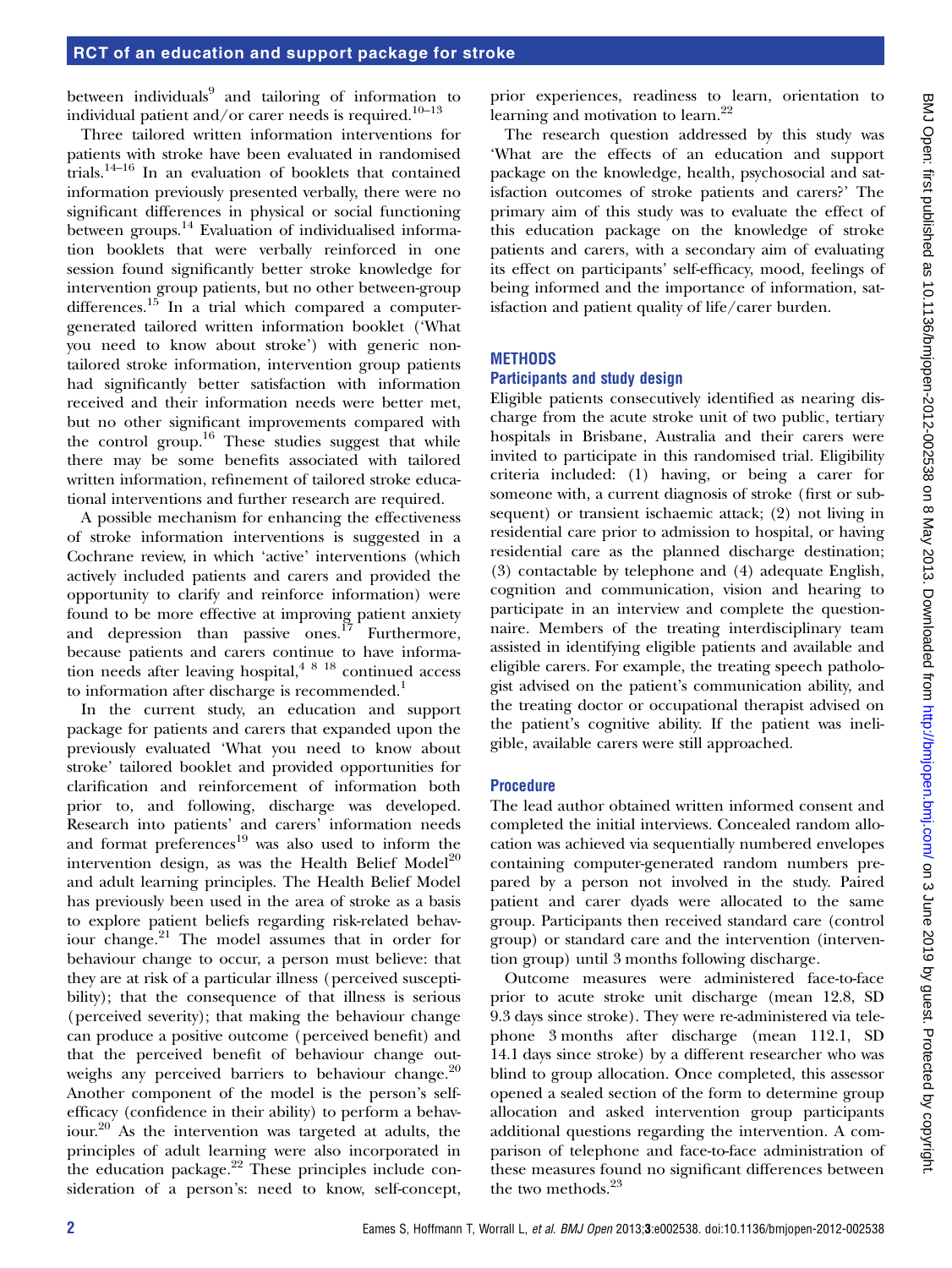Demographic and clinical characteristics were collected at baseline from participant interviews and from the patient's medical chart. The Rapid Estimate of Adult Literacy in Medicine  $(REALM)^{24}$  was also administered at baseline as an estimate of the participant's reading ability. REALM is a reading recognition test with good test–retest reliability and concurrent validity with standardised reading tests.<sup>24</sup> Ethical clearance was obtained from relevant hospital and university ethics committees and the trial was registered with the Australian and New Zealand Clinical Trials Registry (ACTR Number: ACTRN12608000469314).

#### Intervention

Control group participants received standard stroke unit care (medical, nursing and allied-health assessment and treatment, which included the provision of unstructured informal verbal education and advice from various members of the treating team). Structured stroke education or support groups were not offered at either site during the time of this study, and nor were written materials routinely provided. Participants in the intervention group received the education and support package in addition to standard care.

The design of the education and support package was informed by recommendations from the literature, $25$ and previous research by the author team which explored current practice gaps,<sup>25</sup> patient and carer preferences for receiving information<sup>19</sup> and potential barriers to information provision.<sup>26</sup> The health professional providing the package was the lead author, who is an occupational therapist with clinical experience in stroke rehabilitation; however, the intervention was designed so that it could be provided by any health professional who has knowledge and experience in stroke management.

The package consisted of: a previously evaluated and described computer-generated, tailored written informa-tion booklet [\(http://www.uq.edu.au/tru/strokebook\)](http://www.uq.edu.au/tru/strokebook)<sup>16 27</sup>; verbal reinforcement of information up to three times predischarge; telephone contact up to three times postdischarge and a telephone number that participants could call with questions. Participants could tailor the written information by choosing topics from a list of 34 topics and the level of information detail (detailed or brief) $27$ (please see online supplementary appendix A for this checklist) and the verbal sessions by nominating the topics for discussion. Intervention group participants received the written information and face-to-face sessions prior to the discharge interview (please see online supplementary appendices B and C for the Intervention Protocol and Intervention Template). Following discharge, telephone contact with participants was provided by three health professional-initiated telephone calls at intervals of approximately 1 month, over a 3-month period (please see online supplementary appendices B and C). As the Health Belief Model<sup>20</sup> and adult learning principles<sup>22</sup> were used to inform the development of the intervention, the health professional providing the intervention incorporated the following strategies where possible: assessing knowledge, exploring barriers and ways to overcome them; correcting misinformation; providing specific and personalised information about the risks and seriousness of unhealthy behaviour, and specific details of the benefits of healthy behaviour; providing reassurance and encouraging the use of support networks; using persuasion and training in breaking tasks into smaller steps and encouraging the use of stress management strategies.

The health professional providing the intervention was not a member of the interdisciplinary team at either stroke unit and approached participants independent of the standard treating team. Face-to-face sessions were conducted at the patient's bedside or in a quiet interview room nearby. In the case of participating dyads (both the patient and their carer allocated to the intervention group), participants were offered the choice of combined or separate education sessions. The information needs checklist, intervention protocol and the intervention tracking template are provided as online [supplementary materials](http://bmjopen.bmj.com/lookup/suppl/doi:10.1136/bmjopen-2012-002538/-/DC1). Further details of the intervention are available from the author on request.

#### Outcome measures

The primary outcome was stroke knowledge which was assessed using the 25-item Knowledge of Stroke Questionnaire,<sup>16</sup> which has a true/false/do not know response format with good test–retest reliability,<sup>28</sup> with higher scores indicating better stroke knowledge. Secondary outcomes were self-efficacy, anxiety and depression, quality of life (patients) and caregiver burden (carers) and ratings of: being informed; importance of information and satisfaction with information received. Owing to the lack of a suitable existing measure, the tool for assessing self-efficacy in accessing and using stroke information was developed for this study, drawing on Lorig et al's<sup>29</sup> Self-efficacy to Perform Self-Management Behaviour measures for chronic disease. It consists of nine items (see table 1), each scoring self-efficacy on a 1–10 Likert scale, and using a stem statement of 'At the moment, how confident are you that you...?'

Anxiety and depression were assessed using the 14-item Hospital Anxiety and Depression Scale  $(HADS)^{30}$  (scores range from 0 to 21 for each anxiety and depression subscale), with higher scores indicating higher levels of anxiety or depression. The internal consistency, as indicated by Spearman's correlation, of HAD's anxiety subscale items has been reported as ranging from  $0.76$  to  $0.41$  ( $p<0.01$  for all items) and for the depression subscale, 0.60 to 0.30 (all lower than  $p<0.02$ ).<sup>30</sup> Self-reported ratings of being informed, the importance of information and satisfaction with information received were assessed using 10-point Likert scales, where 1='not at all…' and 10='extremely…'

Finally, patient-specific quality of life was assessed using the Stroke and Aphasia Quality of Life Scale-39 Generic (SAQOL-39g), which has been validated on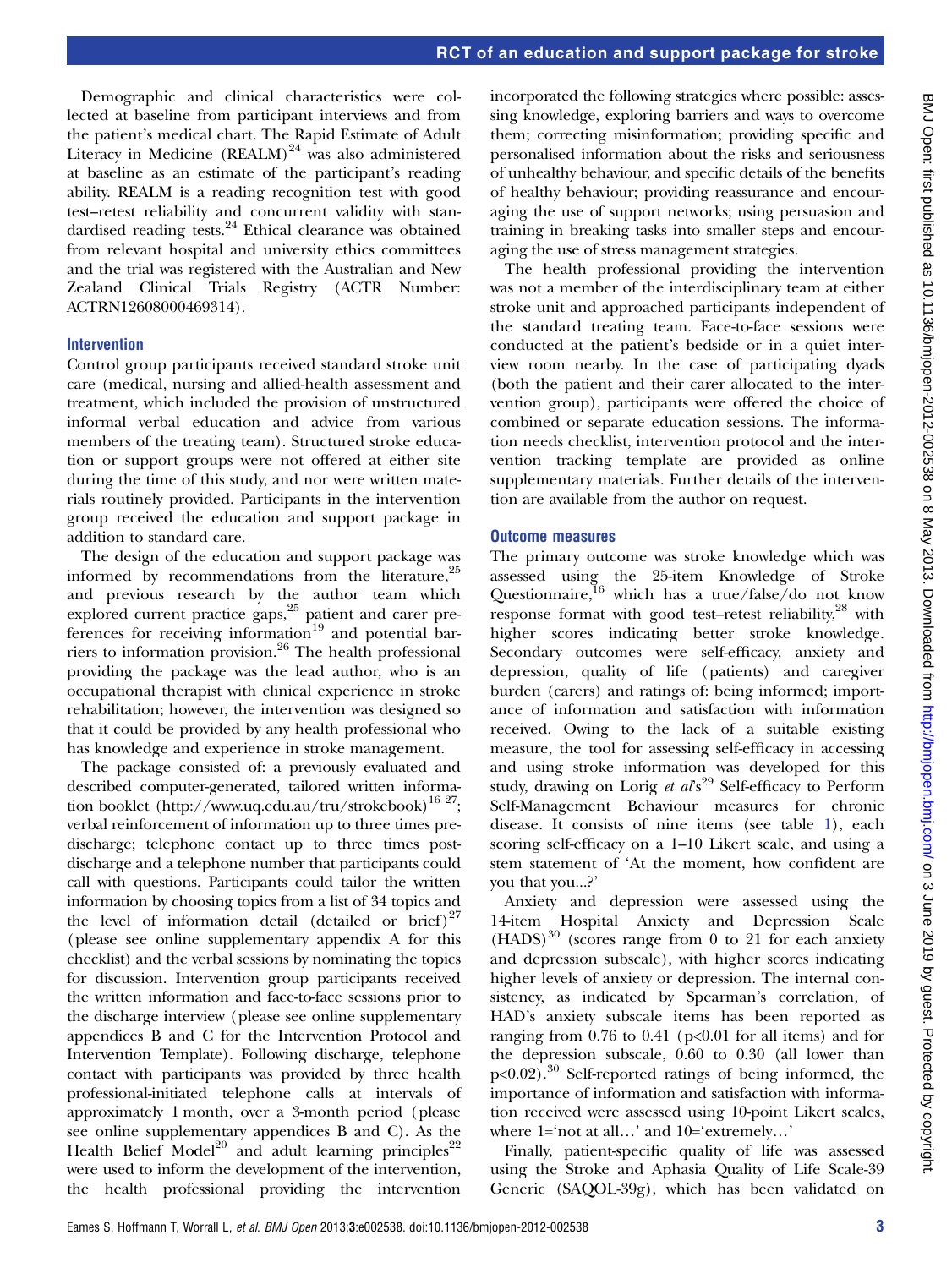|                                               | Mean (SD) baseline<br><b>scores</b> |                                       | Mean (SD) follow-up<br><b>scores</b> |                                      | <b>ANCOVA results</b>                                    |            |
|-----------------------------------------------|-------------------------------------|---------------------------------------|--------------------------------------|--------------------------------------|----------------------------------------------------------|------------|
| <b>Outcome (score range)</b>                  | <b>Control</b><br>group<br>$(n=59)$ | <b>Intervention</b><br>group $(n=60)$ | <b>Control</b><br>group<br>$(n=59)$  | <b>Intervention</b><br>$group(n=60)$ | Between-group<br>difference<br>adjusted mean<br>(95% CI) | p Value    |
| Stroke knowledge (0-25)                       | 17.2(3.9)                           | 17.5(3.1)                             | 18.7(3.5)                            | 19.8(3.0)                            | $0.7$ (-1.9 to 0.5)                                      | 0.256      |
| Self-efficacy (1-10)                          |                                     |                                       |                                      |                                      |                                                          |            |
| Cope with stroke                              | 6.8(2.6)                            | 7.1(2.3)                              | 7.7(1.9)                             | 8.1(1.8)                             | $0.2$ (-0.5 to 0.8)                                      | 0.600      |
| Access practical help                         | 7.8(2.3)                            | 8.2(2.0)                              | 8.3(1.9)                             | 8.5(1.5)                             | $0.2$ (-0.4 to 0.9)                                      | 0.483      |
| Access emotional help                         | 7.8(2.4)                            | 8.0(2.1)                              | 8.1(2.0)                             | 8.0(2.1)                             | $0.0$ (-0.7 to 0.9)                                      | 0.909      |
| Manage stress                                 | 7.2(2.3)                            | 7.5(2.2)                              | 7.3(2.1)                             | 7.6(1.7)                             | $0.2$ (-0.5 to 0.9)                                      | 0.584      |
| Access stroke information                     | 7.6(2.5)                            | 7.8(2.4)                              | 7.8(2.2)                             | 8.8(1.4)                             | 1.0 $(0.3$ to 1.7)                                       | $0.004*$   |
| Understand stroke information                 | 7.9(1.9)                            | 7.9(2.1)                              | 7.9(1.9)                             | 8.5(1.4)                             | $0.6$ (-0.1 to 1.2)                                      | 0.077      |
| Talk with doctor                              | 8.6(2.0)                            | 8.9(1.4)                              | 8.7(1.5)                             | 8.9(1.7)                             | $0.1$ (-0.5 to 0.8)                                      | 0.651      |
| Talk with health professionals                | 8.5(1.8)                            | 8.7(1.8)                              | 8.6(1.6)                             | 8.7(1.6)                             | $0.2$ (-0.4 to 0.8)                                      | 0.567      |
| Prevent (another) stroke                      | 7.0(2.4)                            | 6.9(2.7)                              | 6.8(2.2)                             | 7.3(2.7)                             | $0.2$ (-0.7 to 1.2)                                      | 0.608      |
| Anxiety (0-21)                                | 7.5(4.2)                            | 8.7(4.5)                              | 6.6(4.3)                             | 7.3(4.3)                             | $0.5$ (-1.1 to 2.1)                                      | 0.559      |
| Depression (0-21)                             | 5.0(3.4)                            | 5.4(3.8)                              | 4.3(3.5)                             | 4.9(3.7)                             | $0.6$ (-0.7 to 2.0)                                      | 0.377      |
| Feeling informed (1-10)                       | 6.1(2.6)                            | 6.0(2.3)                              | 7.3(1.9)                             | 8.2(1.7)                             | $0.9$ (0.2 to 1.6)                                       | $0.008*$   |
| Importance of information (1-10)              | 9.9(0.4)                            | 9.6(1.2)                              | 9.4(1.4)                             | 9.5(1.1)                             | $0.1$ (-0.4 to 0.6)                                      | 0.615      |
| Satisfaction with information received (1-10) |                                     |                                       |                                      |                                      |                                                          |            |
| Medical information                           | 6.3(2.5)                            | 6.5(2.3)                              | 6.8(2.6)                             | 8.8(1.8)                             | $2.0$ (1.1 to 2.8)                                       | $< 0.001*$ |
| <b>Practical information</b>                  | 5.9(2.7)                            | 6.2(2.7)                              | 7.4(2.5)                             | 8.5(1.9)                             | 1.1 $(0.3 \text{ to } 1.9)$                              | $0.008*$   |
| Service and benefits                          | 5.3(3.0)                            | 5.8(2.8)                              | 7.1(2.7)                             | 7.9(1.8)                             | $0.9(0.1 \text{ to } 1.8)$                               | $0.036*$   |
| Prevention information                        | 5.8(2.7)                            | 6.2(2.7)                              | 6.9(2.6)                             | 8.6(1.7)                             | 1.7 $(0.9 \text{ to } 2.5)$                              | $< 0.001*$ |
| Quality of life (patients) (1-5)              | $(n=31)$                            | $(n=35)$                              | $(n=31)$                             | $(n=35)$                             | $0.1$ (-0.2 to 0.4)                                      | 0.496      |
|                                               | 3.5(0.8)                            | 3.6(0.9)                              | 4.0(0.7)                             | 4.0(0.7)                             |                                                          |            |
| Caregiver burden (carers) (0-13)              | $(n=28)$                            | $(n=25)$                              | $(n=28)$                             | $(n=25)$                             | $0.1$ (-2.0 to 2.1)                                      | 0.932      |
|                                               | 4.8(2.9)                            | 5.8(3.4)                              | 6.2(3.7)                             | 6.5(3.4)                             |                                                          |            |

Table 1 Baseline and 3-month follow-up outcome measures scores

Significant difference between groups.

ANCOVA, analysis of covariance.

patients with and without aphasia.<sup>31</sup> The 39 items, each scored on a Likert scale of 1–5, are organised into three categories: physical, psychosocial and communication. Higher category and total means indicate a better quality of life. The SAQOL-39 has acceptable test–retest reliability (intraclass correlation coefficient=0.89–0.98), internal consistency (Cronbach's  $\alpha$ =0.74–0.94) and construct validity (corrected domain-total correlations, r=0.38–0.58; convergent, r=0.55–0.67; discriminant,  $r=0.02-0.27$  validity)<sup>532</sup> A carer-specific measure of burden was assessed using the Caregiver Strain Index, for which scores range from 0 to 13, with higher total scores indicating a higher burden. $33$  It has strong internal consistency (Cronbach's  $\alpha=0.86$ ),<sup>33</sup> clinical validity and significant correlation with other caregiver burden scales.<sup>34</sup>

Finally, questions were asked of the intervention group participants to obtain feedback on the intervention. These included asking if they had read the booklet, and the usefulness of each of the four components of the intervention on a 1–10 Likert scale, where 1='not at all useful' and 10='extremely useful'.

## Sample size and statistical analysis

A sample size calculation was conducted for the primary outcome of stroke knowledge based on data from previous research<sup>16</sup> and on the expectation that a between-group difference of a mean score of 2 would be clinically significant. Assuming equality of groups preintervention, using an SD of 3.6, a power of 0.8 and a significance level of 0.05 (two-sided), a required sample size of 102 (51 in each group) was predicted. To allow for a possible attrition rate of 25%, a target of 136 participants was set. Statistical analysis was conducted using STATA (V.10) and on an intention-to-treat basis. Owing to baseline differences in age between the groups, analysis of covariances were completed on follow-up scores for all outcomes. Participants included both patients and carers, with data analysed together.

# RESULTS

The flow of participants through the trial is presented in figure 1. Recruitment occurred over a 13-month period between 2008 and 2009, during which time 273 patients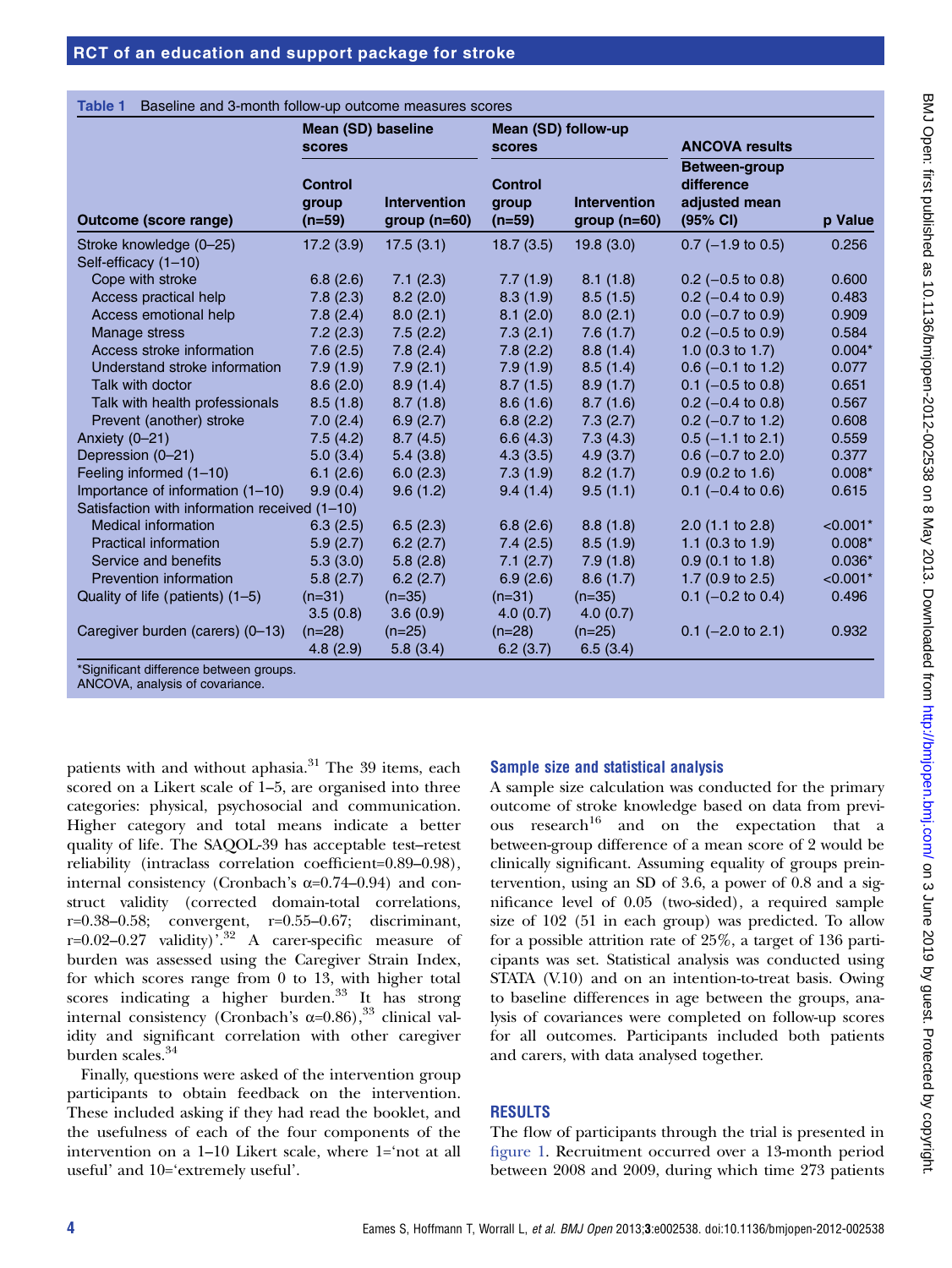

and 102 available carers were assessed for eligibility. Of the 138 participants randomised, 8 control group participants and 11 intervention group participants were lost to follow-up, resulting in an overall follow-up rate of 86%. The demographic and clinical characteristics of participants are presented in table 2. Just over half of the participants (55.5%) had their paired patient or carer also participating in the study. Baseline and follow-up outcome measure scores are presented in table 1. The participant's mean age at baseline was significantly different between the control and intervention groups (61.8 vs 55.1 years).

At the 3-month follow-up, there were no significant between-group differences for stroke knowledge. Participants in the intervention group did, however, have significantly better: self-efficacy for accessing stroke information (adjusted mean difference (MD) of 1.0, 95% CI 0.3 to 1.7, p=0.004); feeling informed (MD 0.9, 95% CI 0.2 to 1.6, p=0.008); and satisfaction with information received relating to medical (MD 2.0, 95% CI

1.1 to 2.8, p<0.001); practical (MD 1.1, 95% CI 0.3 to 1.9, p=0.008), services and benefits (MD 0.9, 95% CI 0.1 to 1.8, p=0.036) and secondary prevention (MD 1.7, 95% CI 0.9 to 2.5, p<0.001; see table 1). There were no significant between-group differences for the other outcomes.

# Intervention provision and feedback

The mean number of contacts prior to discharge was 1.3 (SD 0.6, range 1–3) and 2.5 (SD 0.9 range 0–3) following discharge. The mean total minutes of contact prior to discharge was 25.5 (SD 14.9, range 2–60) and following discharge was 8.6 (SD 8.3, range 1–43). The mean length of total contact time ( face-to-face and telephone) was 59.1 min (SD 40.0, range 9–196). Only one participant (a patient) made use of the telephone support number to contact the health professional with a question. Please see table 3 which presents the proportion of participants who reported each component of the intervention as useful and the mean usefulness rating. Fifty-five (91.7%)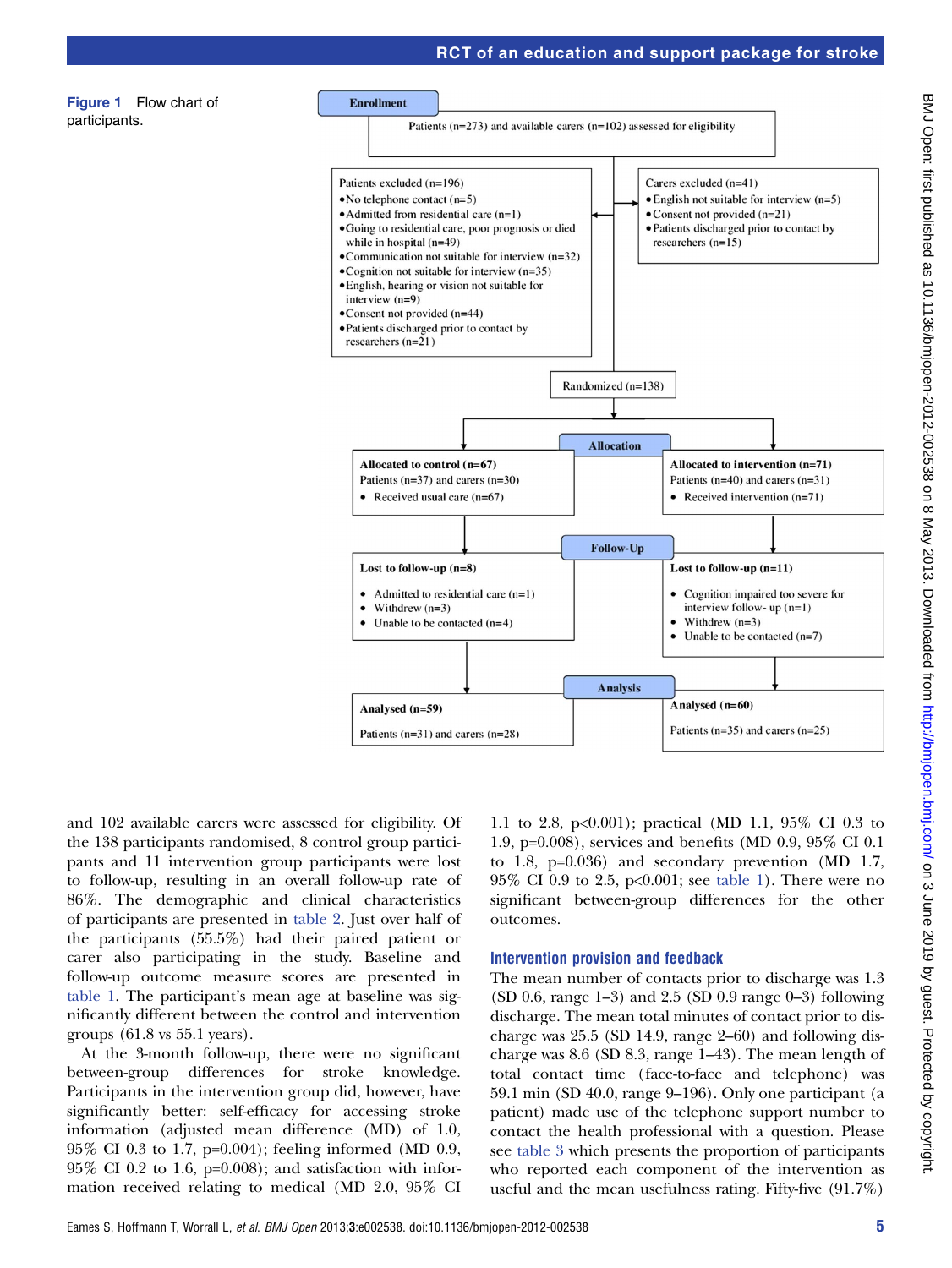| <b>Variable</b>                     | Control $(n=67)$   | Intervention (n=71) |
|-------------------------------------|--------------------|---------------------|
| Mean age in years (SD; range)       | 61.4 (12.7; 24–86) | 55.2 (16.7; 27–97)  |
| Female gender                       | 36(53.7)           | 39(54.9)            |
| Living with                         |                    |                     |
| Alone                               | 10 (14.9)          | 13(18.3)            |
| Partner/family                      | 57(85.1)           | 58 (81.7)           |
| Relationship to patient*            | $(n=30)$           | $(n=31)$            |
| Partner                             | 21(70.0)           | 20(64.5)            |
| Child                               | 7(23.3)            | 9(29.0)             |
| Sibling/other                       | 2(6.7)             | 2(6.5)              |
| Mean years of schooling (SD; range) | $11.8(3.6; 2-21)$  | $12.1$ (3.3; 6-20)  |
| REALM grade equivalent†             | $(n=62)$           | $(n=67)$            |
| $\leq$ 3rd                          | 0                  | 1(1.5%)             |
| 4th-6th                             | 3(4.8)             | 3(4.5)              |
| $7th$ -8th                          | 19 (30.6)          | 19(28.4)            |
| >9th                                | 40 (64.5)          | 44 (65.7)           |
| Patient stroke type                 | $(n=36)$ §         | $(n=40)$            |
| <b>Ischaemic</b>                    | 31(86.1)           | 29 (72.5)           |
| Haemorrhagic                        | 5(13.9)            | 10(25)              |
| <b>TIA</b>                          | 0                  | 1(2.5)              |
| Patient side of stroke <sup>+</sup> | $(n=36)$ §         | $(n=40)$            |

Left 12 (33.3) 15 (37.5) Right 21 (58.3) 24 (60.0) Bilateral  $3 \ (8.3)$  1 (2.5) First-time stroke‡ (n=37) 31 (83.8) (n=40) 27 (67.5)

Values are numbers (percentages) unless otherwise stated.

\*Carer participants only.

†Eight patients and one carer were unable to complete REALM due to poor vision.

‡Patient participants only.

§One patient's stroke type and side was missing.

REALM, Rapid Estimate of Adult Literacy in Medicine; TIA, transient ischaemic attack.

participants in the intervention group stated that they had read the written booklet. There were no differences between patients and carers in the use and satisfaction with the intervention (data not shown).

## **DISCUSSION**

The provision of a tailored education and support package to stroke patients and carers resulted in participants reporting a significantly higher self-efficacy for accessing stroke information, feelings of being informed and satisfaction with information received. The strengths of this study include: its randomised controlled design; an intervention whose design was informed by a series of previous studies with the intended population and the inclusion of both patients and carers, which

enhances the applicability to health professionals working in this clinical area. It is noted that this combined analysis does not allow separation of patient and carer outcomes, which may be of interest to clinicians and researchers (please see online supplementary appendix D which details separate patient and carer scores at baseline and follow-up). Both patients and carers were recruited as participants for this study as the intervention was designed to meet the needs of both patients and carers and this also allowed maximisation of the power of the study.

A limitation of this study is that these results may not be generalisable to patients with more severe cognitive impairment or aphasia or to patients who require highlevel residential care and their carers. These populations are commonly excluded from studies of educational

| <b>Table 3</b> Satisfaction with intervention components    |                                                                        |                                         |  |  |  |  |
|-------------------------------------------------------------|------------------------------------------------------------------------|-----------------------------------------|--|--|--|--|
| Intervention component                                      | Participant reported component<br>as useful $n$ $\frac{9}{6}$ $(n=60)$ | Mean (SD) usefulness<br>rating $(1-10)$ |  |  |  |  |
| Written component                                           | 53(88.3)                                                               | 9.1(1.4)                                |  |  |  |  |
| Talking to someone face-to-face (in hospital)               | 58 (96.7)                                                              | 8.9(1.6)                                |  |  |  |  |
| Talking to someone over the telephone (following discharge) | 45 (75.0)                                                              | 7.9(2.3)                                |  |  |  |  |
| Having a telephone support person available if needed       | 51(85.0)                                                               | 8.2(2.4)                                |  |  |  |  |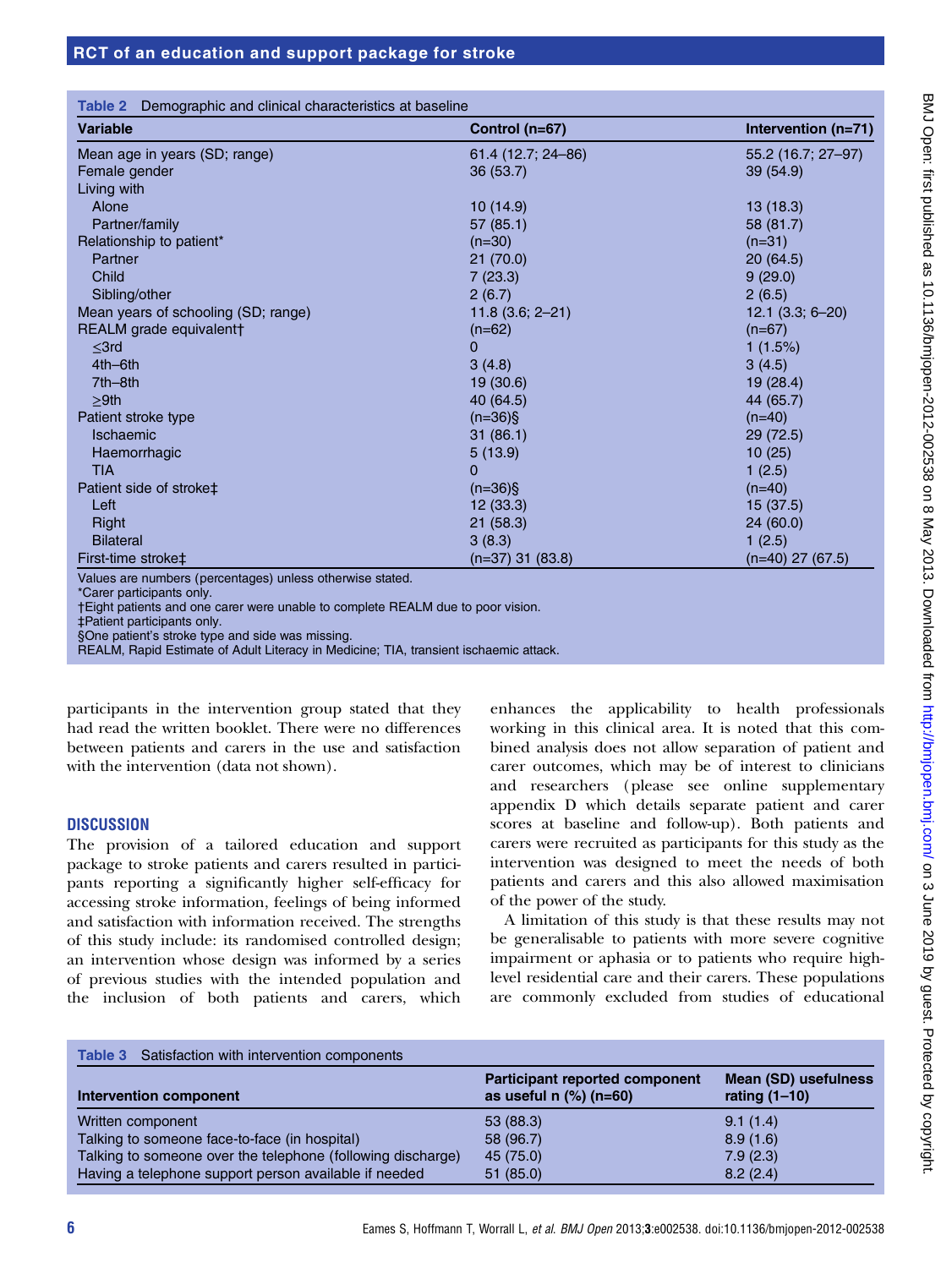interventions. Identifying effective educational resources for, and methods by which to conduct research into, these populations is a current research gap. Underpowering and the possibility of a type II error should also be considered. Finally, a 3-month follow-up period may also not have been sufficient to see the full influence of the intervention.

Our study used a 25-item stroke knowledge test which allowed comparison with the previous randomised controlled trial of the tailored written booklet used as part of the current study's intervention.<sup>16</sup> Hoffmann et  $a l^{16}$ found a non-significant between-group difference of 0.1, while for this study it was 0.9, yet also non-significant. A significant improvement in knowledge in the intervention group had been found by Lowe et  $al$ <sup>15</sup> The content of Lowe's booklets contained both general and patientspecific stroke information, while the content of our booklets was entirely tailored by the participant's choice of content and level of information. This more complete tailoring may make it difficult to accurately assess the knowledge of all participants using a uniform measure as not all participants will have been exposed to the same content. Use of a knowledge-outcome measure, that is, more sensitivity to differing content exposure or variations to the intervention (such as greater intensity) may be required to detect differences achieved from a tailored intervention.

Insufficient intensity of the intervention may have also contributed to the lack of significant differences between the groups for the other outcomes, along with an underpowering of the study. Although a total of up to six contacts with the health professional providing the intervention were offered, some participants declined some of these. This may have diluted the effect of the intervention. Possible explanations for the amount of postdischarge contact being considerably less than the amount of predischarge contact include: reduced tolerance for long-telephone conversations due to stroke-related or carer-related fatigue; difficulty in engaging some participants in discussion over the telephone or needs other than information taking a higher priority once a patient has left the acute ward. Additionally, although care was taken to ensure that the telephone contacts occurred at times suitable to the participant, the participants may have felt that they did not have 'time to talk' or were not as prepared for the discussion as they could have been. This emphasises the need to complete a regular, formal review of information needs. $18^{\degree}35$  Formalising the information provision by scheduling an outpatient appointment may overcome some barriers of telephone communication, but may create other difficulties for patients and carers such as community mobility. The use of alternative communications such as computer-based videoconferencing may be more resource efficient and time efficient and more convenient for patients and/or carers who experience difficulties with community mobility and transport poststroke. Alternative solutions should be explored, depending on the resources and infrastructure available to stroke patients, their carers, and the health facility in which the health professionals work. Information needs persist and change beyond hospital discharge<sup>4 36</sup> and health professionals need to find ways to continually meet these changing needs.

In the current study, participants in the intervention group had a significantly better self-efficacy for accessing stroke information. Several components of the intervention may have directly contributed to this, including: the written information booklet contained a detailed 'Where to get help' section, and the health professional providing the intervention modelled strategies which encouraged the use of support networks and explored barriers to accessing them and ways of overcome them. Several health-education theories describe self-efficacy as an important precursor to performance of a task. $20$  This has important implications for the abilities of patients with stroke and their carers to meet ongoing information needs, as it suggests that the intervention may empower them to independently access stroke information even after the cessation of the intervention period. Facilitating self-efficacy has been found to improve longer-term health outcomes in patients with chronic health conditions.<sup>37</sup>

In the current study, participants in the intervention group also demonstrated better satisfaction than control group participants. Higher satisfaction was also found by Hoffmann et al.<sup>16</sup> The intervention group participants rated all four intervention components highly, including the postdischarge options of talking to someone over the telephone and having a telephone support person available if needed. A Cochrane review of a health professional-initiated telephone contact with patients following hospital discharge concluded that the effect of this medium on patient outcomes is currently inconclusive.<sup>38</sup> While this review included studies which involved patients from various diagnostic groups, it did not include any studies specifically with stroke patients. The needs of stroke patients and their carers postdischarge differ quite substantially from those of other patient groups and stroke-specific studies evaluating this are needed. Stroke patients and carers have reported satisfaction with receiving telephone support when provided in combination with a face-to-face provision $39$  and a desire to receive telephone support as a follow-up to face-to-face provision.<sup>40</sup>

The high ranking of the usefulness of having someone to call with questions was surprising, given that this option was utilised by only one participant. It may be that participants did not use this option because the health professional who provided the intervention appropriately elicited and addressed the information needs during the health professional-initiated contacts, or that the intervention group participants accessed other sources of information to ask additional questions. Nevertheless, it appears that participants in this study were satisfied to know that there was someone to call,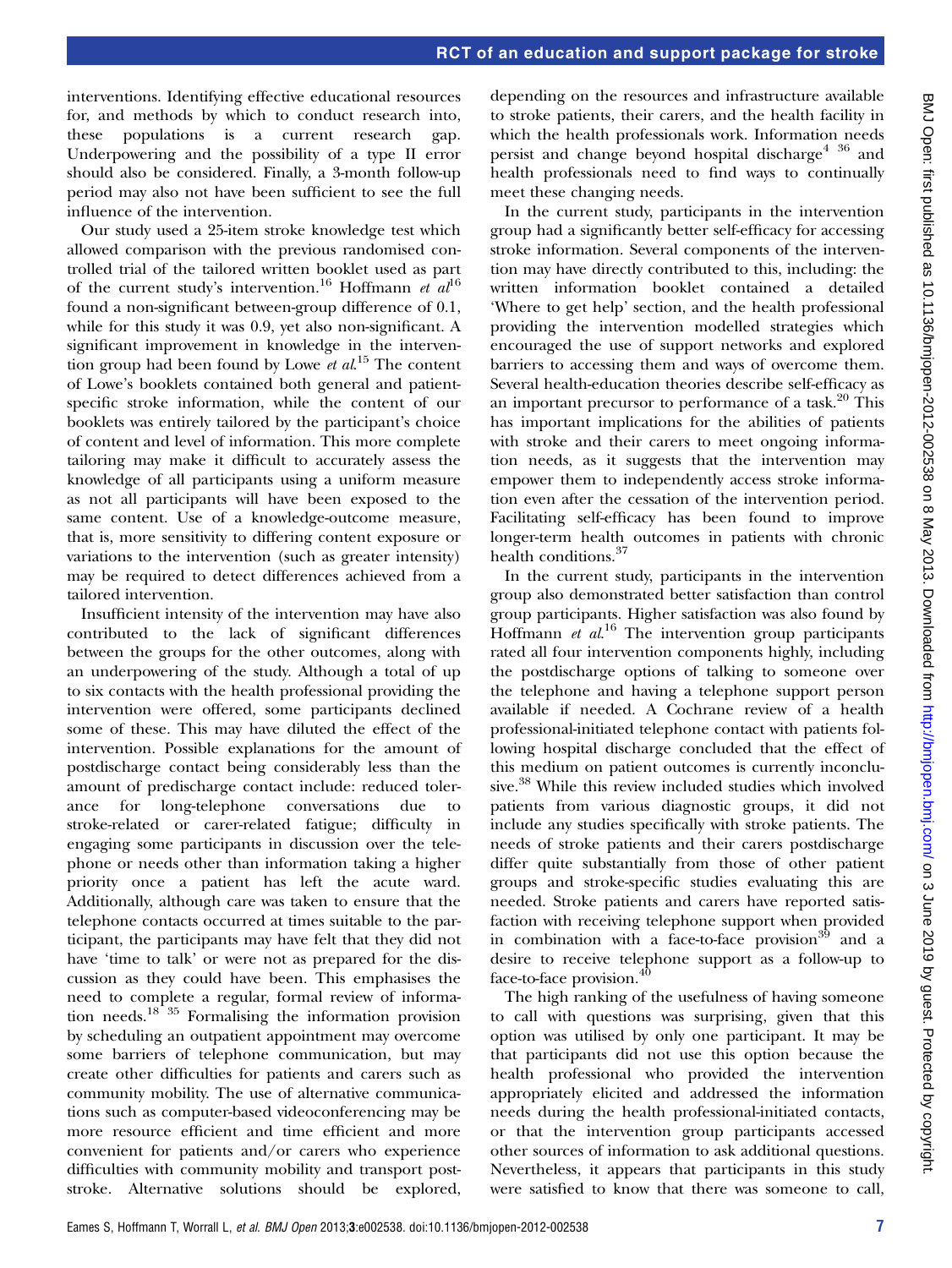# RCT of an education and support package for stroke

even if they did not utilise the service. Whether this 'call in' component of the intervention would have been better utilised had the follow-up period been longer is also unknown. The need to provide contact details for any questions that may arise following discharge is acknowledged in national and international stroke care guidelines. $2^{3}$ <sup>3</sup><sup>41</sup> Appropriate postdischarge support and/ or contact is often identified as a gap in services, by both patients and carers<sup>8</sup> and hospitals which provide stroke care.<sup>42</sup>

Given the lack of effect on most of the outcome measures used in this study, it needs to be considered whether the improvement that was found in some outcomes is sufficient to justify the implementation of the intervention. Whether a stroke support service should continue to be funded if it does not address psychosocial outcomes has been raised in a previous study of stroke family support organisers.<sup>43</sup> While the resources required to provide this intervention are less intensive than many of the other stroke patient and carer education and support interventions that have been trialled, a cost-effectiveness evaluation of this intervention, following refinement of some of its features, is required.

#### Areas for future research

A qualitative component of this study may have enhanced the interpretation of quantitative results and provided further insights into participants' perspectives about components of the intervention. Outcome measures relating to the self-efficacy, satisfaction and ratings of the importance of information and feeling informed were developed for this study because of the lack of existing measures and exploration of their psychometric properties and sensitivity to change, and their suitability for people with aphasia would be valuable.

Enhancement of the intervention may be needed to influence psychosocial outcomes. This enhancement may come from combining its provision with other active informational interventions. For example, hands-on practical training for carers has been demonstrated to reduce patient anxiety and depression and carer anxiety, depression and burden.<sup>44</sup> A recent systematic review of educational needs of patients with stroke and their carers calls for improvements in stroke education.<sup>4</sup> Enhancement and provision of this tailored stroke education and support package may be one way of addressing this need.

## **CONCLUSION**

The provision of a tailored education and support package resulted in a significantly higher self-efficacy in accessing stroke information, feelings of being informed and satisfaction with information received of stroke patients and their carers. Refinement and enhancement of the package and subsequent evaluation of its effect are required before widespread implementation can be recommended.

#### Author affiliations

<sup>1</sup> Brighton Health Campus & Services, Brighton, Queensland, Australia <sup>2</sup> Centre for Research in Evidence-Based Practice, Faculty of Health Sciences and Medicine, Bond University, Gold Coast, Queensland, Australia and School of Health and Rehabilitation Sciences, The University of Queensland, St Lucia, Australia

<sup>3</sup> Communication Disability Centre and the CCRE in Aphasia Rehabilitation, School of Health and Rehabilitation Sciences, The University of Queensland, St Lucia, Queensland, Australia

4 Neurology Department, Royal Brisbane and Women's Hospital, Brisbane, Queensland, Australia

Acknowledgements The authors would like to acknowledge Associate Professor Kryss McKenna for advice on project development and Dr Asad Khan for advice on statistical analysis.

Contributors SE was partially responsible for concept design, and primarily responsible for review of the literature, participant recruitment, data collection, data analysis and interpretation and manuscript preparation. TH and LW were partially responsible for concept design and also provided peer-review of data analysis and interpretation and manuscript preparation. SR and AW provided peer-review of data interpretation and manuscript preparation. All authors have read and approved the final manuscript.

Funding This research received no specific grant from any funding agency in the public, commercial or not-for-profit sectors.

Competing interests TH receives income from subscription fees to the tailored stroke education package, which enables technical maintenance of the website and database. At the time of the study, the lead author (SE) was in receipt of an Australian Post-Graduate Award scholarship, funding full-time PhD research at The University of Queensland. TH is supported by a National Health and Medical Research Council of Australia/Primary Health Care Research Evaluation and Development Career Development Fellowship (number: 1033038) with funding provided by the Australian Department of Health and Ageing.

Ethics approval The Royal Brisbane and Women's Hospital Human Research Ethics Committee; The University of Queensland's Behavioural and Social Sciences Ethical Review Committee and The Princess Alexandra Hospital Human Research Ethics Committee.

Provenance and peer review Not commissioned; externally peer reviewed.

Data sharing statement The dataset is available at Dryad repository ( provisional doi:10.5061/dryad.4ms68), who will provide a permanent, citable and open access home for the dataset.

#### **REFERENCES**

- 1. National Stroke Foundation. Clinical guidelines for stroke management 2010. Melbourne: National Stroke Foundation, 2010. 2. Intercollegiate Stroke Working Party. National guidelines for stroke:
- Third Edition. London: Royal College of Physicians, 2008.
- 3. American Heart Association Council on Cardiovascular Nursing and the Stroke Council. Comprehensive overview of nursing and interdisciplinary rehabilitation care of the stroke patient: a scientific statement from the American Heart Association. Stroke 2010;41:2402–48.
- 4. Hafsteinsdóttir TB, Vergunst M, Lindeman E, et al. Educational needs of patients with a stroke and their caregivers: a systematic review of the literature. Patient Educ Couns 2011;85:14–25.
- 5. Murray J, Young J, Forster A, et al. Developing a primary care-based stroke model: the prevalence of longer-term problems experienced by patients and carers. Br J Gen Pract 2003;53:803–7.
- 6. Pound P, Gompertz P, Ebrahim S. Patients' satisfaction with stroke services. Clin Rehabil 1994;8:7-17.
- 7. O'Mahony PG, Rodgers H, Thomson RG, et al. Satisfaction with information and advice received by stroke patients. Clin Rehabil 1997;11:68–72.
- 8. National Stroke Foundation. "Walk in our shoes": Stroke survivors and carers report on support after stroke. Melbourne: National Stroke Foundation, 2007.
- 9. Hoffmann T, McKenna K. Analysis of stroke patients' and carers' reading ability and the content and design of written materials: